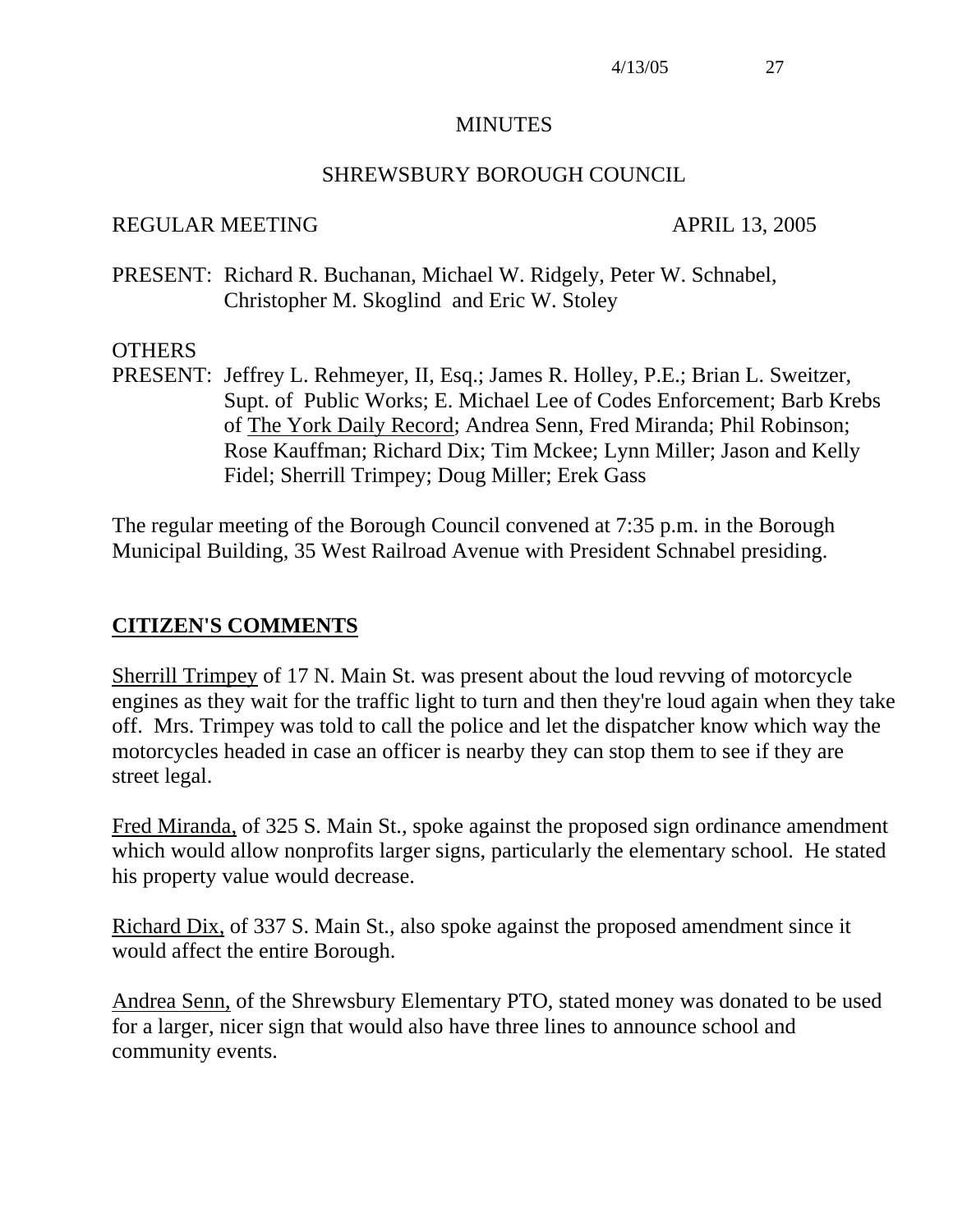Michael Smelgus representing the Planning Commission said the biggest problem the Planning Commission has is with signs plus the proposed ordinance does not state what type of school can have the larger signs. He said if you're going to change for certain groups, then change it for everyone. A variance requested by the school was denied in 1998.

Erek Gass, school board member but speaking for himself, felt the larger sign is not necessary.

M. Ridgely asked why the current sign is back so far and that maybe something could be done to make the present sign more visible. P. Schnabel also stated that perhaps school logo signs could be purchased and placed along Main St.

E. Stoley asked the Planners to review the temporary sign section of the ordinance and perhaps make nonprofits exempt; look at section 301.4c to eliminate the 25 foot pole and make it only available for commercial and industrial zones; and review what is the acceptable size sign for Churches and nonprofits.

The PTO group was told to review the ordinance regarding the use of a temporary sign and to check with Codes Enforcement each time they wish to use one; check about metal signage to be placed along Main St. and to try to make the existing sign more visible.

M. Ridgely moved to not proceed with the ordinance as written. C. Skoglind seconded. The motion carried with all in favor.

Jason and Kelly Fidel of 8 Fawn Dr. was present because of a fence they wish to install which would encroach on a water right of way behind 212 Cardinal Dr. and the 20 foot buffer zone between the homes in the Deer Creek development and the homes along Cardinal Dr. The buffer zone is the responsibility of the owner of the Shrewsbury Square Shopping Center and they only mow when they are notified. A water line passes through the back portion of this buffer zone at 8 Fawn Dr. and the property owners would like to install a fence. Evergreen trees are also planted within the right of way. A solution was reached where the trees would be moved; the fence for 8 Fawn Dr. would be placed on the rear property line with a row of Arborvitae bushes will be planted just in front of the fence (screening is required for the buffer zone). Two ten foot sections of gate will be placed in the fence for access to the water right of way. Sol. Rehmeyer will contact Shrewsbury Center, LLC to see if they want to keep the maintenance of the buffer zone or if that has passed that along to the property owners. The property owners will be contacted after the shopping center gives us their answer.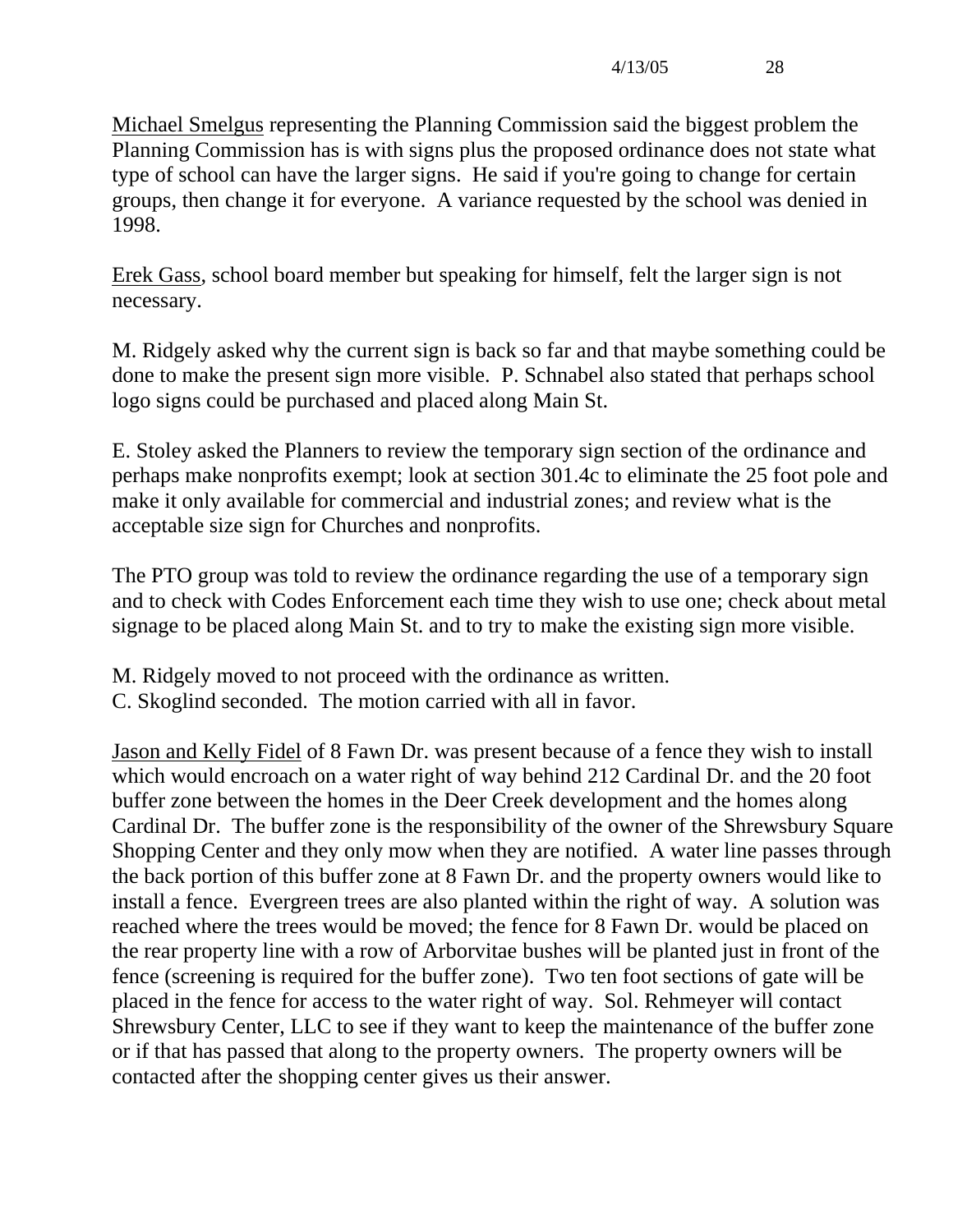## **APPROVAL OF MINUTES**

M. Ridgely moved to approve the minutes of the March 9 meeting. E. Stoley seconded. The motion carried with all in favor.

## **APPROVAL OF EXPENDITURES AND REPORT OF ACCOUNTS**

M. Ridgely moved to approve the expenditures and report of accounts.

R. Buchanan seconded. The motion carried with all in favor.

## **BILLS**

The bill list was presented for March: General account: check numbers 6646 thru 6677 totaling \$13,128.02; Water account: check numbers 3199 thru 3217 totaling \$17,466.09 ; Sewer account: check numbers 2700 thru 2713 totaling \$175,816.74; Highway Aid: check numbers 639 thru 645 totaling \$3,540.73.

M. Ridgely moved to approve the bill list for March.

C. Skoglind seconded. The motion carried with all in favor.

## **SUBDIVISION AND LAND DEVELOPMENT BUSINESS**

Messina Development Reduction in Bond

Eng. Holley recommended the bond be reduced by an amount of \$45,850.00 to a new amount of \$44,450.00.

E. Stoley moved to approve the reduction in the Messina bond to a new amount of \$44,450.00. C. Skoglind seconded. The motion carried with all in favor.

## Heathcote Glen

Phil Robinson stated he is having trouble with one property owner along W. Clearview Dr. who has a large evergreen tree that will block the sight view of the proposed new road. Her sight view at her driveway is also blocked. Phil will contact PennDOT to ask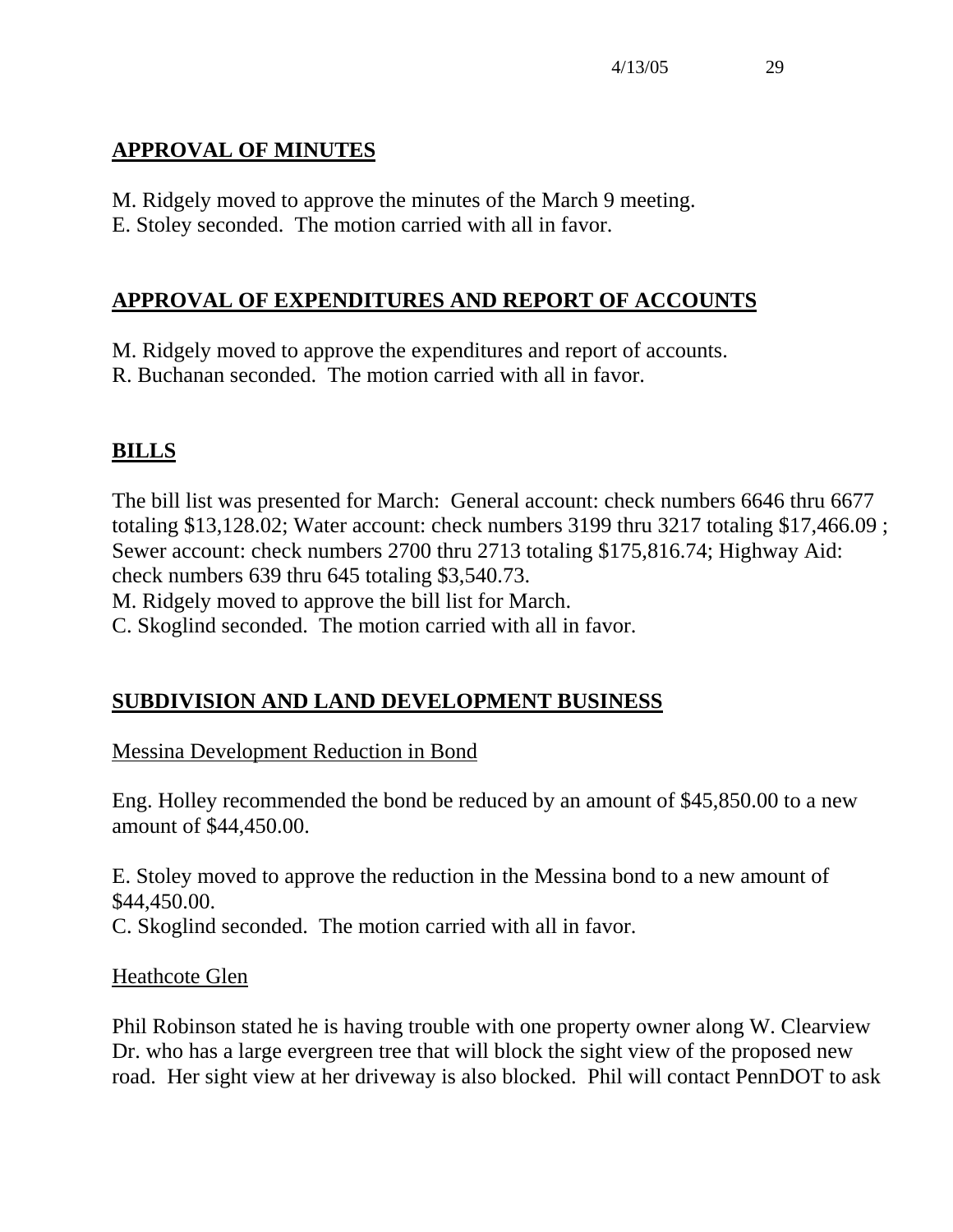for help and he may be back next month asking the Borough to help. A recorded plan from the 1970s shows a roadway at this location.

## **REPORTS**

Codes Enforcement – E. Michael Lee

#### Weaver Precast

Weaver is being very cooperative and is still working on the pond and debris problem.

#### Covington Ridge II

S & A Homes has told Mike they will move in soon to correct the grading problems. They also promised to look at the retaining wall near 17 Berkshire Dr. This wall does not appear on the approved plan and is possibly on two properties. It needs a fence on top. A meeting will be set up with S & A Homes, Mike Lee, Sol. Rehmeyer and Eng. Holley to put together a timeline.

#### Shrewsbury Antique Center Sign

Mike was asked to look at the height of the sign at the intersection of E. Forrest Ave. and N. Highland Dr.

## **OTHER REPORTS**

**Water & Sewer** – Richard R. Buchanan

#### Pumphouse Wells

The weir will be installed in the creek within the next few weeks and the control systems will be evaluated with proposed start up being May 1. The final step will be to SWIP test the wells.

#### York Water Emergency Connection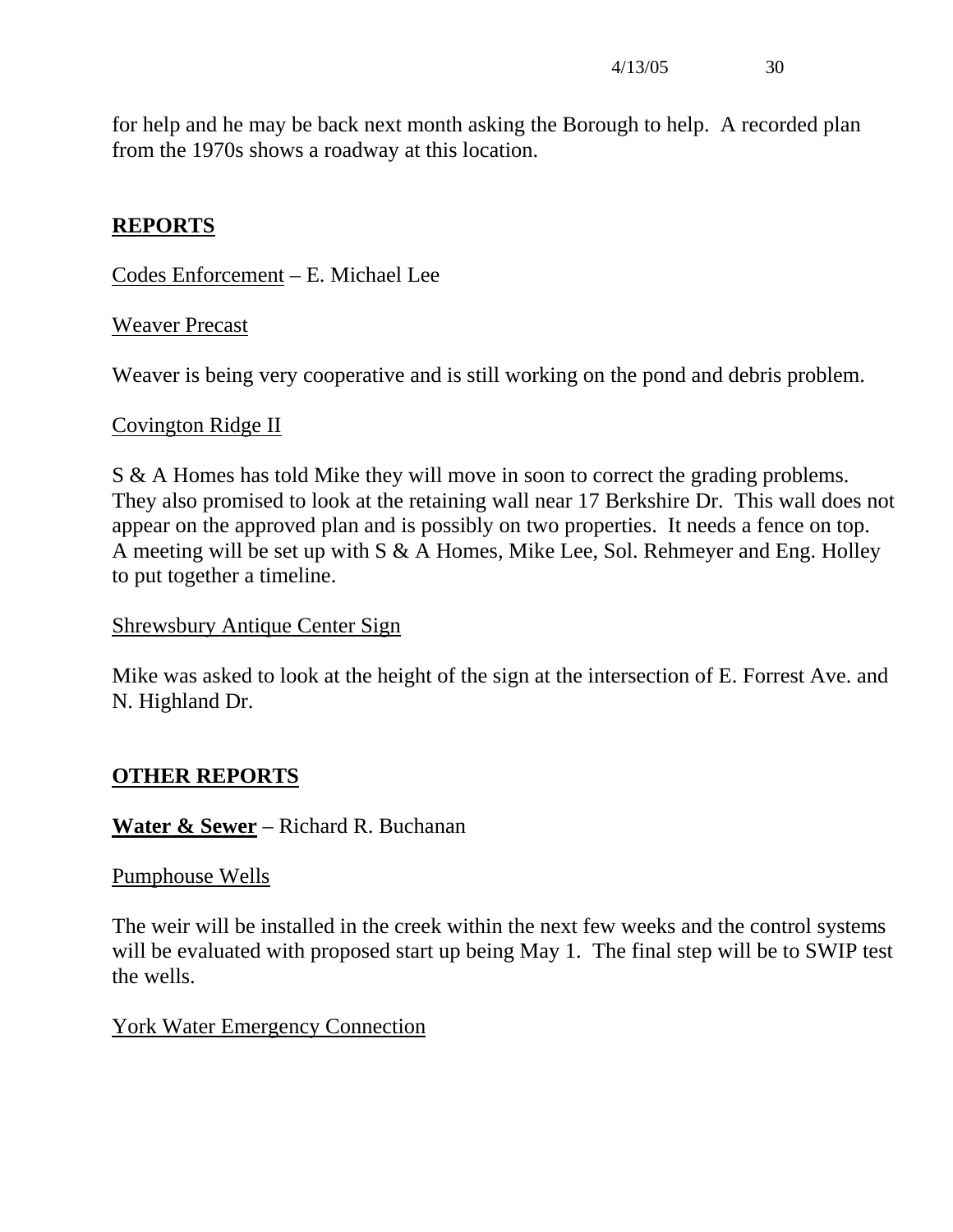The cost estimate for the water line extension which will stop ten feet from the hydrant will be approximately \$4,872.40 plus additional right of way footage needs to be purchased from the Thompsons.

R. Buchanan moved to proceed with the extension with a cost not to exceed \$5,000.00.

E. Stoley seconed.

R. Buchanan amended the motion to include purchase of additional right of way footage with a total project price not to exceed \$7,000.00.

E. Stoley seconded. The motion carried with all in favor.

## EDU Listing

R. Buchanan presented his report on the EDU findings which shows the Borough has 567 EDUs remaining with 398 EDUs targeted for undeveloped land in the Borough leaving an allowance for growth of 169 EDUs.

## **Infiltration**

R. Buchanan entered well pumping information and compared that with what's billed from the sewage treatment plant and it appears 45 gallons per hour are entering through I & I. Compared to other sewer systems, this figure is not bad but I & I will continually be worked on by the Public Works Department.

## Excessive Water Customers

Permission was given to send a letter to the excessive water users of over one EDU asking for conservation with a warning that the price per gallon over 31,500 gallons per quarter may go up as a further penalty to work towards conservation.

## Joint Meeting with Shrewsbury Township and New Freedom Borough

A meeting was to be set to discuss sewer issues and the Township is asking the meeting not be advertised and open to the public. The Borough has the position the other meetings were advertised and open to the public and this meeting should be also in case more than three Councilmen would like to attend. No more sewer permits will be issued in the Township until the Township shows us who bought EDUs and how many are outstanding and accounted for.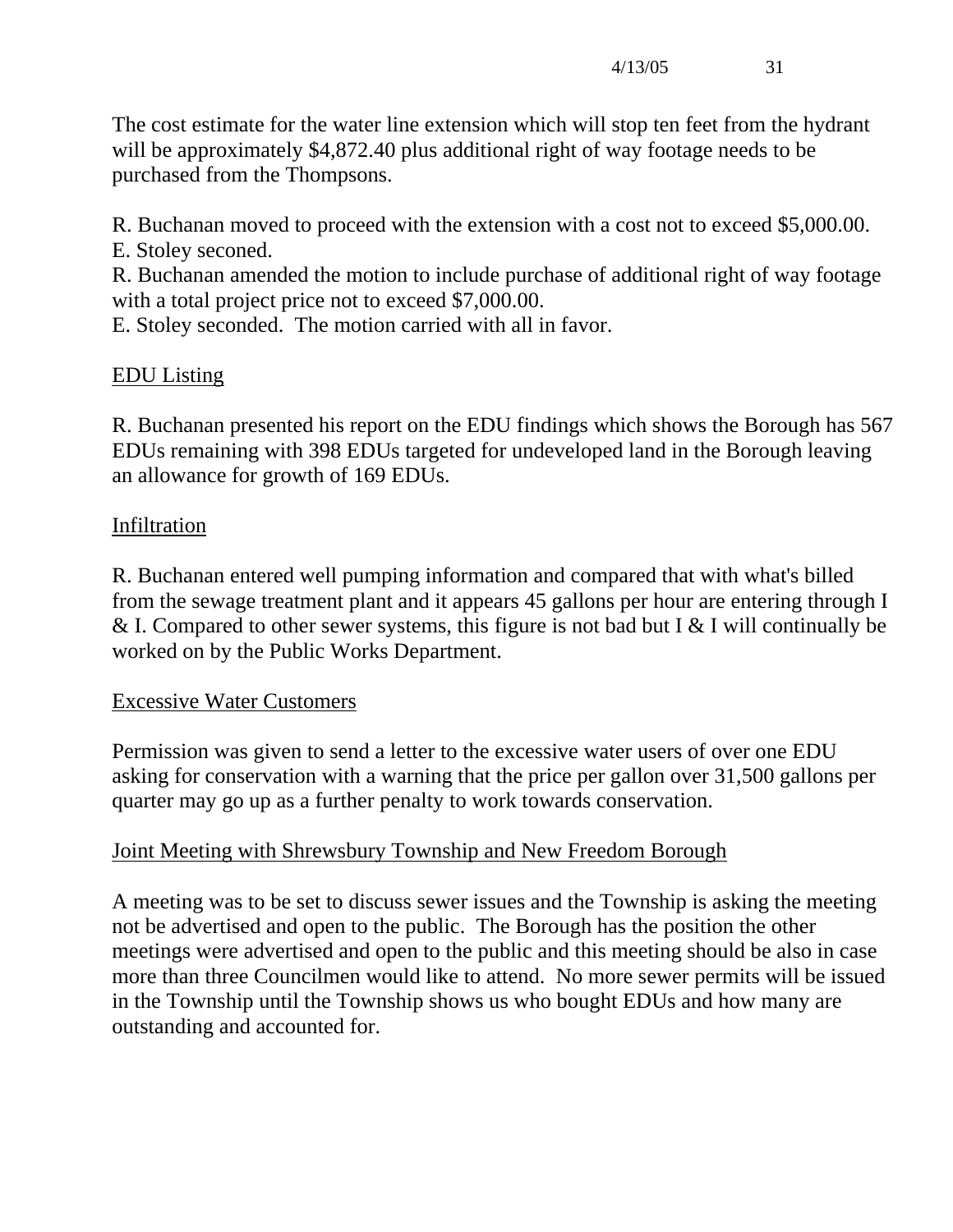R. Buchanan moved to prod the Township to give us their EDU data and that permits in the Township not be issued until such information is provided and it is ascertained that the Township has not overcommitted

E. Stoley seconded. The motion carried with all in favor.

#### Sewer Flows

With the recent rains, the sewer flows have been very high. The line televising crew will be in Shrewsbury for two to three weeks in late spring.

### **Public Roads & Lighting** – Christopher M. Skoglind

#### Shrewsbury Shopping Center Intersection

Brian met with Jon Seitz from TRG about the possibility of concrete median at the intersection and the proposal will be submitted to PennDOT with the pictures showing the traffic pattern with the desired setup.

#### **Public Lands, Buildings and Finance** – Michael W. Ridgely

#### Public Works Garage Bids

Three bids were received:

| <b>Masonry Building:</b> | Richard E. Poole, Inc.<br>Lobar Assoc. Constr.<br><b>Kinsley Construction</b> | \$184,728.00<br>\$249,286.00<br>\$265,528.00 |
|--------------------------|-------------------------------------------------------------------------------|----------------------------------------------|
| Metal Building:          | Richard E. Poole, Inc.<br>Lobar Assoc. Constr.<br><b>Kinsley Construction</b> | \$231,113.00<br>\$262,985.00<br>no bid       |

E. Stoley moved to approve the bid of Richard E. Poole, Inc. for a masonry building at a cost of \$184,728.00 adding perimeter insulation to the building foundation at a cost of \$1,400.00 and adding foam fill to the empty CMU cores at a cost of \$1,965.00. M. Ridgely secondend. The motion carried with all in favor.

Scout House Bilco Door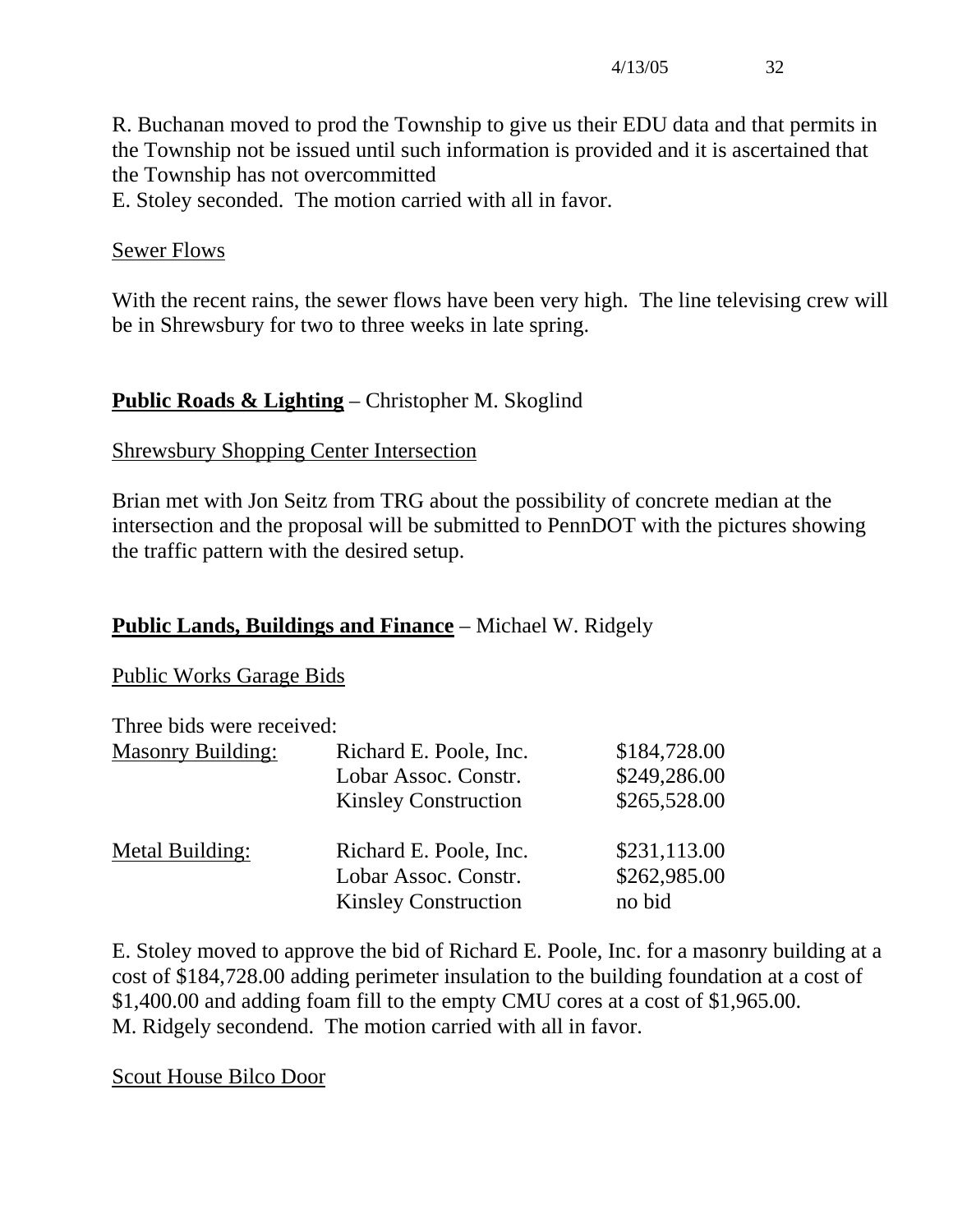E. Stoley moved to approve the purchase of a new Bilco door for the Scout House with installation being done by the Scouts. C. Skoglind seconded. The motion carried with all in favor. Payable from Recreation Funds.

#### Five Year Comprehensive Budget

Brian prepared a five year comprehensive budget. One item for next year is a sewer camera and trailer at a cost of \$100,000.00.

#### Recycling Grant

We may want to look into a recycling grant to start leaf and limb collection.

## **ENGINEER'S REPORT**

#### Essex Circle Drive Improvements

The job was bid twice. The first time one bid was received: Fitz & Smith, \$30,864.96, which is about \$10,000.00 too much for the work. The second time, no bids were received. This work can now be done by trying to find a contractor who will work with us.

#### Corrosive Inhibitor

E. Stoley moved to authorize the signing of the application to DEP to add corrosion inhibitor applications for the Blouse and Meadow Wells. R. Buchanan seconded. The motion carried with all in favor.

#### Doug Miller Subdivision Plan

This plan was briefly reviewed at the staff review meeting and tabled until the issues are resolved. If the issues are not resolved by June 8, the plan will be disapproved. Doug Miller was present and he was told the plan does not meet the requirements of the Zoning Ordinance.

A meeting needs to be set with Mike Lee, Eng. Holley, Sol. Rehmeyer and Miller's attorney and a deadline needs to be set.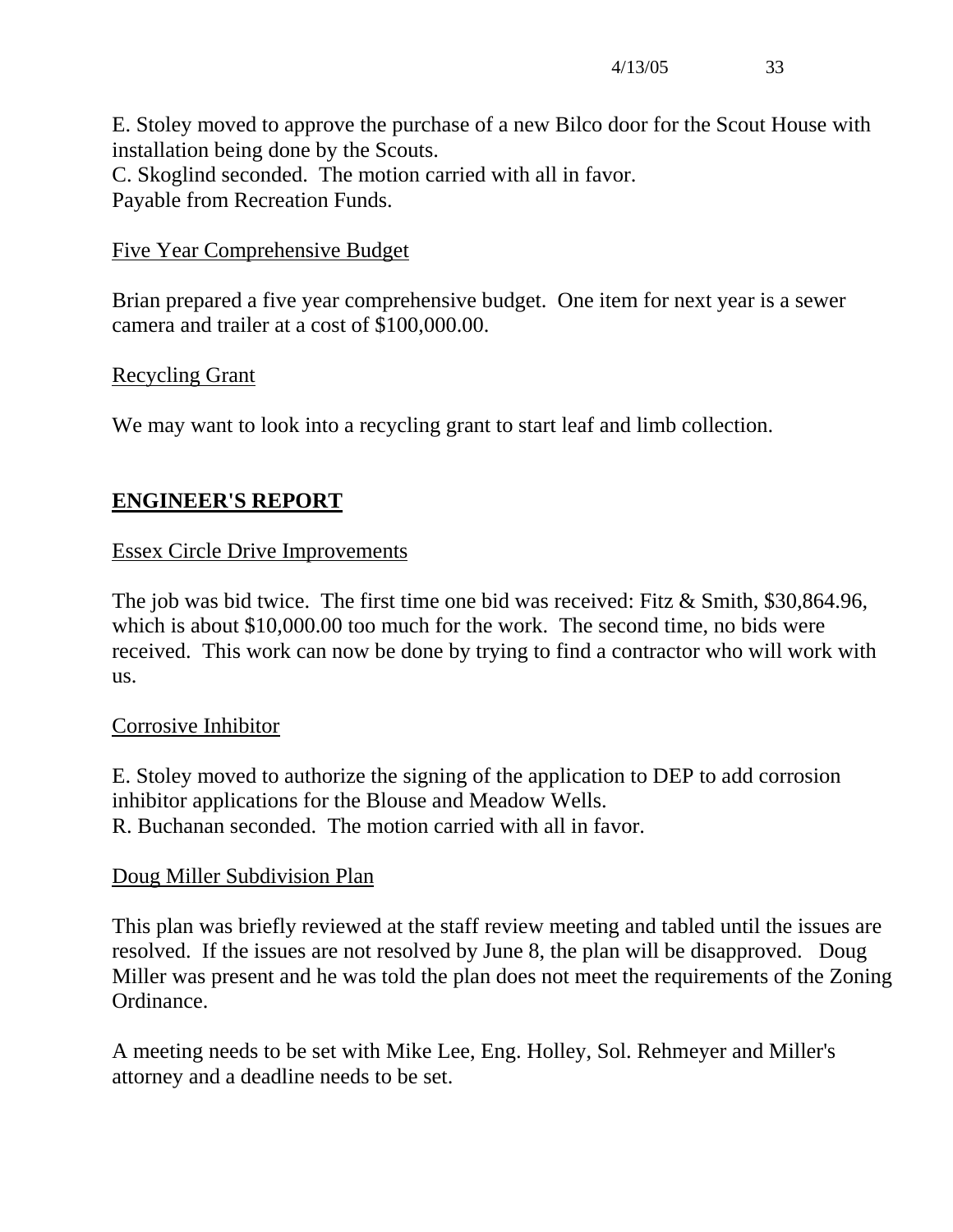## **SOLICITOR'S REPORT**

#### I-83 Rest Stop EDU Issue

PennDOT is still arguing the connection fees are assessments. A demand will be made for payment of the capital improvement and tapping fee monies within 90 days with copies to Sen. Waugh, Rep. Miller PSAB and the York County Boroughs Association.

### Windy Hill Road Manhole Issue

PennDOT has agreed to reimburse the Borough \$1,500.00 in compensation for their paving over our manholes. No highway occupancy permit is needed but we have to restore the paving.

M. Ridgely moved to accept the \$1,500.00 in compensation and to pave the repairs to specifications.

C. Skoglind seconded. The motion carried with one opposed, E. Stoley.

#### Ordinance Regarding Shopping Centers

The revised ordinance was attached to the Solicitor's report.

#### Alarm Ordinance

Sol. Rehmeyer would like comments on the proposed ordinance.

#### Council Vacancy

Due to the resignation of Fred Noble, the vacancy needs to be filled within 30 days or the matter needs to go to the Vacancy Board.

The Secretary was directed to advertise the opening with responses due by May 2.

## **Public Safety, Welfare and Personnel** – Eric W. Stoley

The Committee met with Chief Childs about why the costs keep going up. Chief will look at the partnering pattern.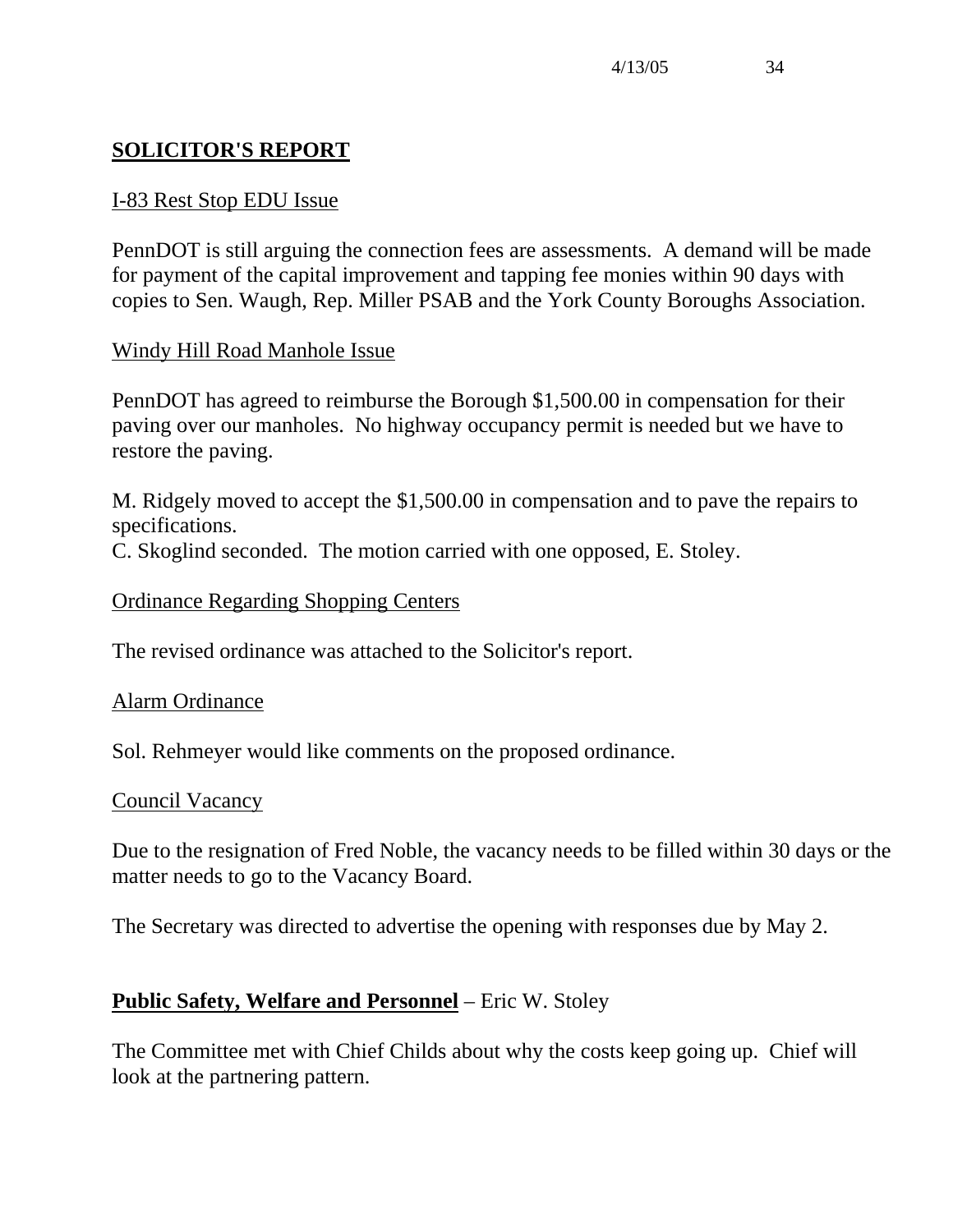#### **Secretary's Report**

## **York Area Tax Bureau**

## **Planning Commission/Regional Planning Commission** – Eric W. Stoley

#### Appointment of SYC Regional Planning Commission Representative

Two letters of interest were received: Ronald Quaid of 112 Brook Meadow Circle and Todd Grove of 123 W. Forrest Ave.

E. Stoley moved to appoint Todd Grove as the Borough's representative. C. Skoglind and M. Ridgely seconded. The motion carried with all in favor.

#### **Southern Regional Police** – Richard R. Buchanan

We had record hours for March due to three major incidents plus patrol time is up.

#### **UNFINISHED BUSINESS**

#### **NEW BUSINESS**

#### Resolution in Support of Community Block Grants

R. Buchanan moved to adopt the resolution sponsored by PSAB in support of Community Block Grants in the State Budget. C. Skoglind seconded. The motion carried with all in favor.

#### **OTHER BUSINESS**

#### **COMMUNICATIONS**

#### Resignation of Frederick C. Noble

E. Stoley moved to accept the resignation of Fred Noble with regret and with great appreciation of Fred's service.

C. Skoglind seconded. The motion carried with all in favor.